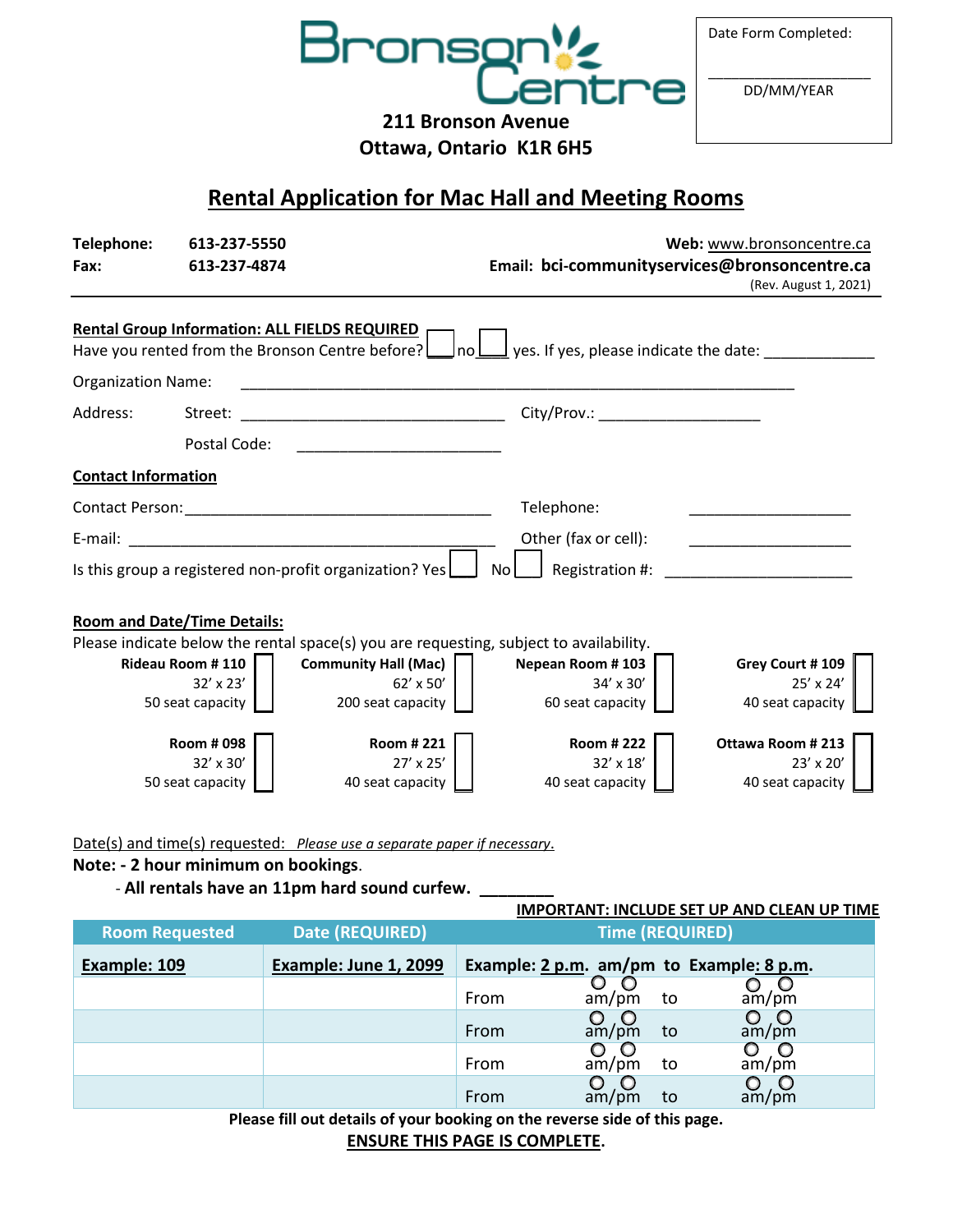## **Rental Application for Mac Hall, and Meeting Rooms**

| <b>Equipment requested:</b>                                                                                                                                                                                                                                                                                                                                                                                                                                                                                                                                                                                                                                                   |  |  |  |  |  |  |
|-------------------------------------------------------------------------------------------------------------------------------------------------------------------------------------------------------------------------------------------------------------------------------------------------------------------------------------------------------------------------------------------------------------------------------------------------------------------------------------------------------------------------------------------------------------------------------------------------------------------------------------------------------------------------------|--|--|--|--|--|--|
| Chairs (number)<br>Tables (number)                                                                                                                                                                                                                                                                                                                                                                                                                                                                                                                                                                                                                                            |  |  |  |  |  |  |
| Audio visual equipment is available for your event. Please inquire about items and cost, and indicate your needs                                                                                                                                                                                                                                                                                                                                                                                                                                                                                                                                                              |  |  |  |  |  |  |
| ASAP.                                                                                                                                                                                                                                                                                                                                                                                                                                                                                                                                                                                                                                                                         |  |  |  |  |  |  |
| <b>Event Information:</b><br>What type of activity will you be hosting?                                                                                                                                                                                                                                                                                                                                                                                                                                                                                                                                                                                                       |  |  |  |  |  |  |
| Meeting Conference Workshop Rehearsal Play Concert Other                                                                                                                                                                                                                                                                                                                                                                                                                                                                                                                                                                                                                      |  |  |  |  |  |  |
| Please describe the activity:                                                                                                                                                                                                                                                                                                                                                                                                                                                                                                                                                                                                                                                 |  |  |  |  |  |  |
| How many people will be attending?                                                                                                                                                                                                                                                                                                                                                                                                                                                                                                                                                                                                                                            |  |  |  |  |  |  |
| How many staff and/or volunteers will be working at this event?                                                                                                                                                                                                                                                                                                                                                                                                                                                                                                                                                                                                               |  |  |  |  |  |  |
| Respect other tenants, keep participants (including children) and activities contained within the designated<br>rented areas. Respect City of Ottawa noise bylaws.                                                                                                                                                                                                                                                                                                                                                                                                                                                                                                            |  |  |  |  |  |  |
|                                                                                                                                                                                                                                                                                                                                                                                                                                                                                                                                                                                                                                                                               |  |  |  |  |  |  |
| <b>Mac Hall Rentals only:</b>                                                                                                                                                                                                                                                                                                                                                                                                                                                                                                                                                                                                                                                 |  |  |  |  |  |  |
| Do you plan to sell/provide food and/or beverages?<br><b>No</b><br>Yes                                                                                                                                                                                                                                                                                                                                                                                                                                                                                                                                                                                                        |  |  |  |  |  |  |
| (A valid A.G.C.O. Special Occasion Permit (SOP) must be posted in the rental space if there is alcohol on the<br>premises. You are responsible for compliance with the terms of your A.G.C.O. SOP.) <sup>1</sup><br>Please Note: Your staff or volunteers must be prepared to evacuate the participants in the event of a fire alarm or<br>any other emergency. In the case of a fire alarm no one is permitted back into the building until the fire<br>department indicates it is safe to re-enter the building. Security and Proof of Insurance may be required for your<br>event. An over-booked event can be shut down by the fire marshal; do not over sell your event. |  |  |  |  |  |  |
| To confirm a booking:<br>- Completed application form plus non-refundable deposit (see rates page).<br>- Payment in full required 30 days prior to event<br>- 30 days prior to event - loss of deposit only<br>For cancelled bookings:<br>- Within 30 days of event - no refund<br>An impression of a valid credit card and/or a security/damage deposit may also be requested.                                                                                                                                                                                                                                                                                               |  |  |  |  |  |  |
| Deposit payment: Visa, MasterCard, debit, cash or cheque payable to the Bronson Centre                                                                                                                                                                                                                                                                                                                                                                                                                                                                                                                                                                                        |  |  |  |  |  |  |
|                                                                                                                                                                                                                                                                                                                                                                                                                                                                                                                                                                                                                                                                               |  |  |  |  |  |  |
|                                                                                                                                                                                                                                                                                                                                                                                                                                                                                                                                                                                                                                                                               |  |  |  |  |  |  |
|                                                                                                                                                                                                                                                                                                                                                                                                                                                                                                                                                                                                                                                                               |  |  |  |  |  |  |
|                                                                                                                                                                                                                                                                                                                                                                                                                                                                                                                                                                                                                                                                               |  |  |  |  |  |  |
| Date:                                                                                                                                                                                                                                                                                                                                                                                                                                                                                                                                                                                                                                                                         |  |  |  |  |  |  |
| (person over 21)                                                                                                                                                                                                                                                                                                                                                                                                                                                                                                                                                                                                                                                              |  |  |  |  |  |  |
| <sup>1</sup> AGCO Special Occasion Permit (please visit https://www.agco.ca for more info):<br>Permit applications for public events must be submitted at least 30 days before the event.<br>Permit applications for private events must be submitted at least 10 days before the event.                                                                                                                                                                                                                                                                                                                                                                                      |  |  |  |  |  |  |